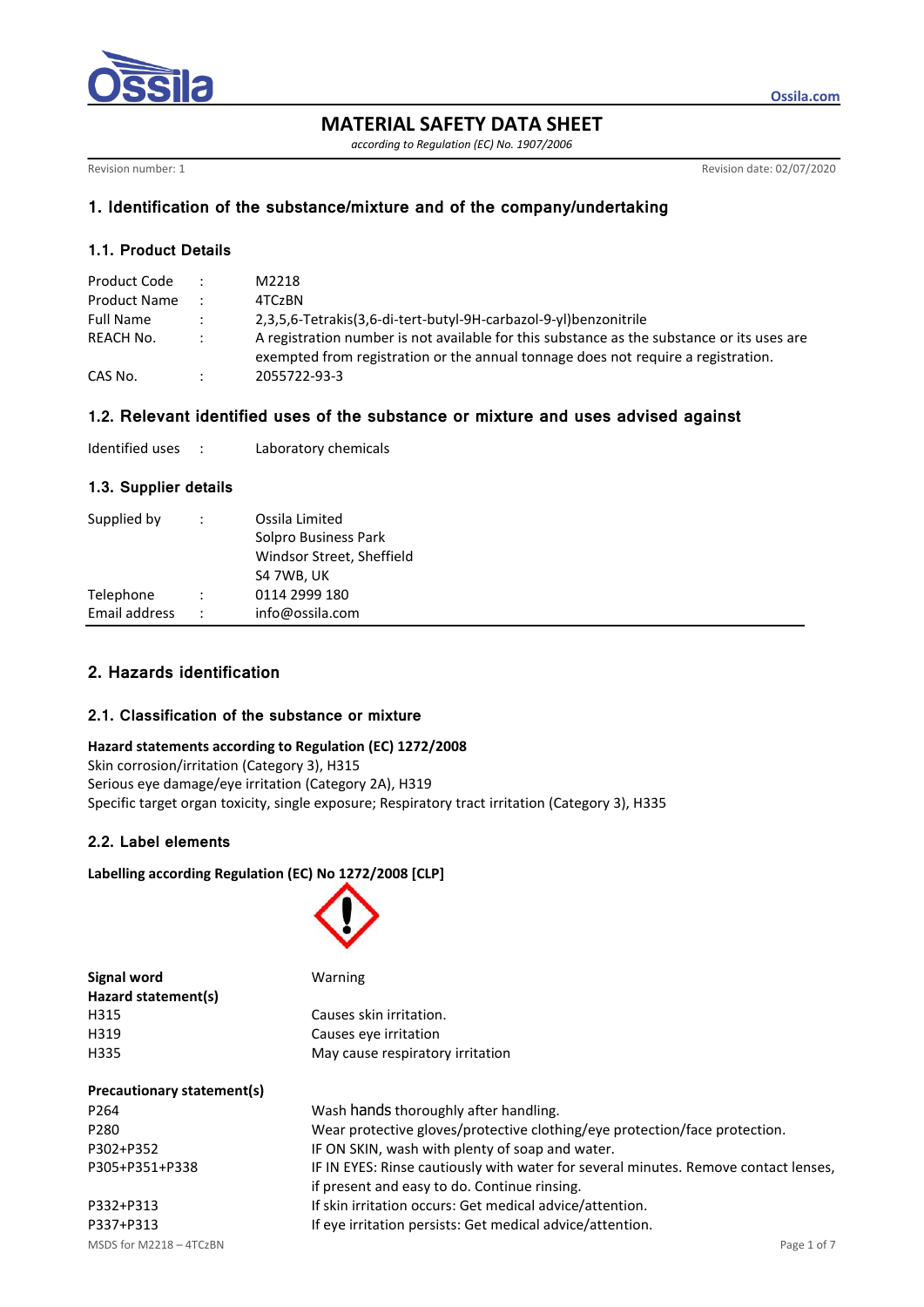P362 Take off contaminated clothing and wash before reuse.

**Supplemental information** None.

## **2.3. Other hazards**

None.

# **3. Composition/Information on ingredients**

## **3.1. Substances**

| Synonyms:        | 2,3,5,6-Tetrakis[3,6-bis(1,1-dimethylethyl)-9H-carbazol-9-yl]benzonitrile |
|------------------|---------------------------------------------------------------------------|
| Formula          | C87H97N5                                                                  |
| Molecular weight | 1212.73 g/mol                                                             |

## **Hazardous ingredients according to Regulation (EC) No 1272/2008**

| Component                              | CAS# | Weight %   CLP Classification                                       |
|----------------------------------------|------|---------------------------------------------------------------------|
| 2,3,5,6-Tetrakis(3,6-di-tert-butyl-9H- |      | 2055722-93-3   <=100%   Skin Corr./Irrit. 3 (H31); Ser. Eye Dam. 2A |
| carbazol-9-yl)benzonitrile             |      | (H319); STOT SE 3 (H335)                                            |

## **4. First aid measures**

## **4.1. Description of first aid measures**

#### **After Inhalation**

If inhaled, remove to fresh air. If not breathing give artificial respiration. Call a physician.

#### **After skin contact**

In case of skin contact, wash with soap and flush with copious amounts of water for at least 15 minutes. Remove contaminated clothing and shoes. Call a physician.

## **After eye contact**

In case of contact with eyes, flush with copious amounts of water for at least 15 minutes. Assure adequate flushing by separating the eyelids with fingers. Call a physician.

#### **After Ingestion**

If swallowed, wash out mouth with water. Call a physician.

## **4.2. Most important symptoms and effects, both acute and delayed**

The most important known symptoms and effects are described in section 11.

## **4.3. Indication of any immediate medical attention and special treatment needed**

No data available.

## **5. Fire fighting**

## **5.1. Extinguishing media**

**Suitable extinguishing media**: Dry chemical, alcohol-resistant foam, carbon dioxide or water spray. Consult with local fire authorities before attempting large scale fire-fighting operations.

MSDS for M2218 – 4TCzBN Page 2 of 7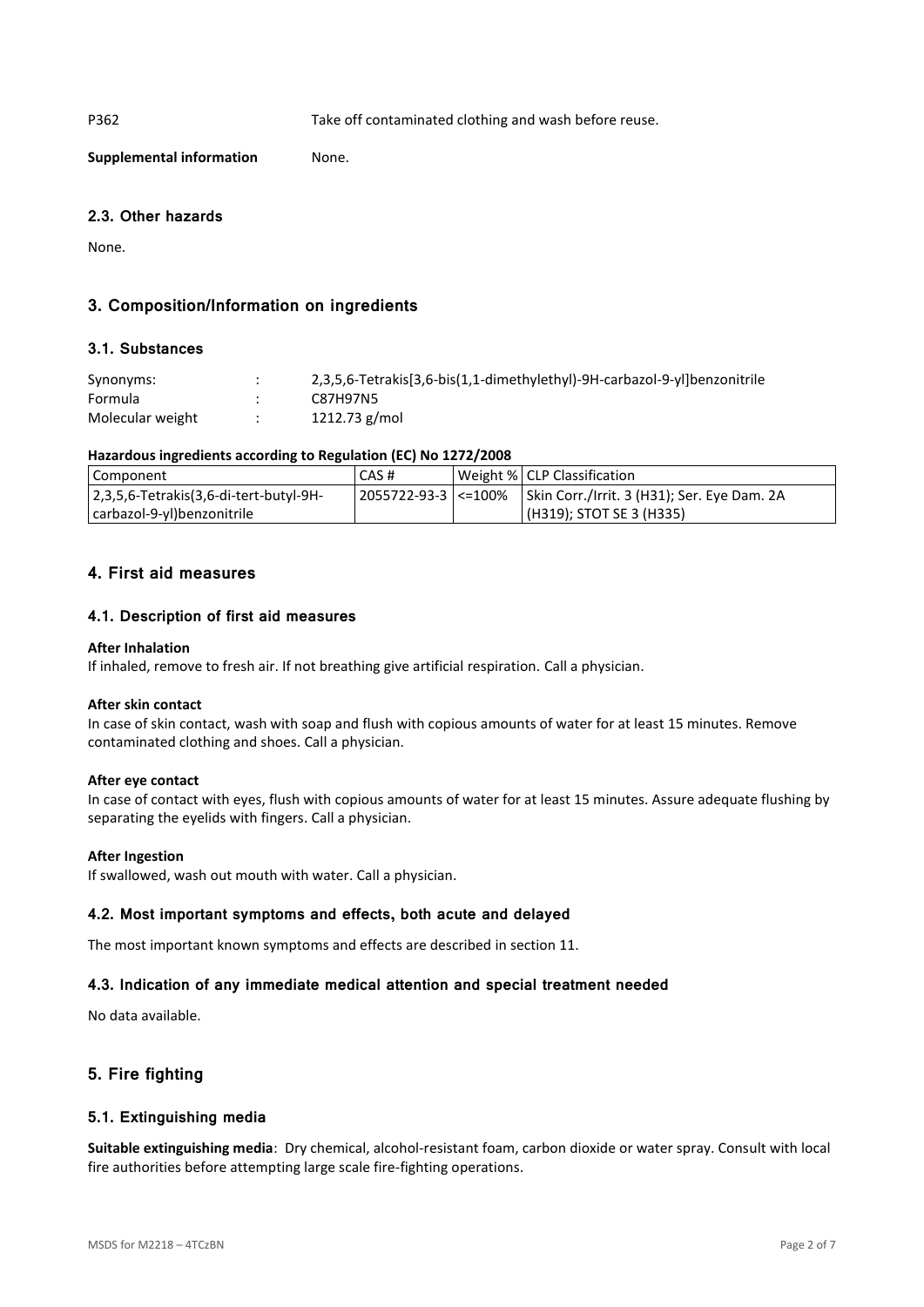## **5.2. Special hazards arising from the substance of mixture**

**Hazardous combustion products:** Carbon oxides, nitrogen oxides.

## **5.3. Advice for firefighters**

Wear a self-contained breathing apparatus if necessary. During a fire, irritating and highly toxic gases and vapours may be generated by thermal decomposition.

## **6. Accidental release measures**

#### **6.1. Personal precautions, protective equipment and emergency procedures**

Wear personal protective equipment (section 8). Avoid dust formation. Ensure room is well ventilated.

## **6.2. Environmental precautions**

Do not let product enter drains.

## **6.3. Containment and cleaning**

Contain and clean up spill if safe to do so using an electrically protected vacuum cleaner or by wet-brushing. Dispose of dry waste in closed container for proper disposal according to local regulations.

## **7. Handling and storage**

## **7.1. Precautions for safe handling**

Avoid formation of dust and aerosols. Keep away from sources of ignition and avoid the build-up of electrostatic charge. Provide exhaust ventilation in places where dust is formed.

## **7.2. Conditions for safe storage, including any incompatibilities**

Store in a cool, dry and well-ventilated place inside of a tightly sealed container. Reseal containers that have been opened and keep upright to prevent leakage.

**Quality-related information:** No data available.

## **7.3. Specific end uses**

Use in laboratories.

## **8. Exposure controls / Personal protection**

#### **8.1. Control parameters**

#### **Exposure limit sources**

Contains no substances with occupational exposure limit values.

## **Components with workplace control parameters**

None.

#### **Biological occupational exposure limits**

This product does not contain any hazardous materials with biological limits.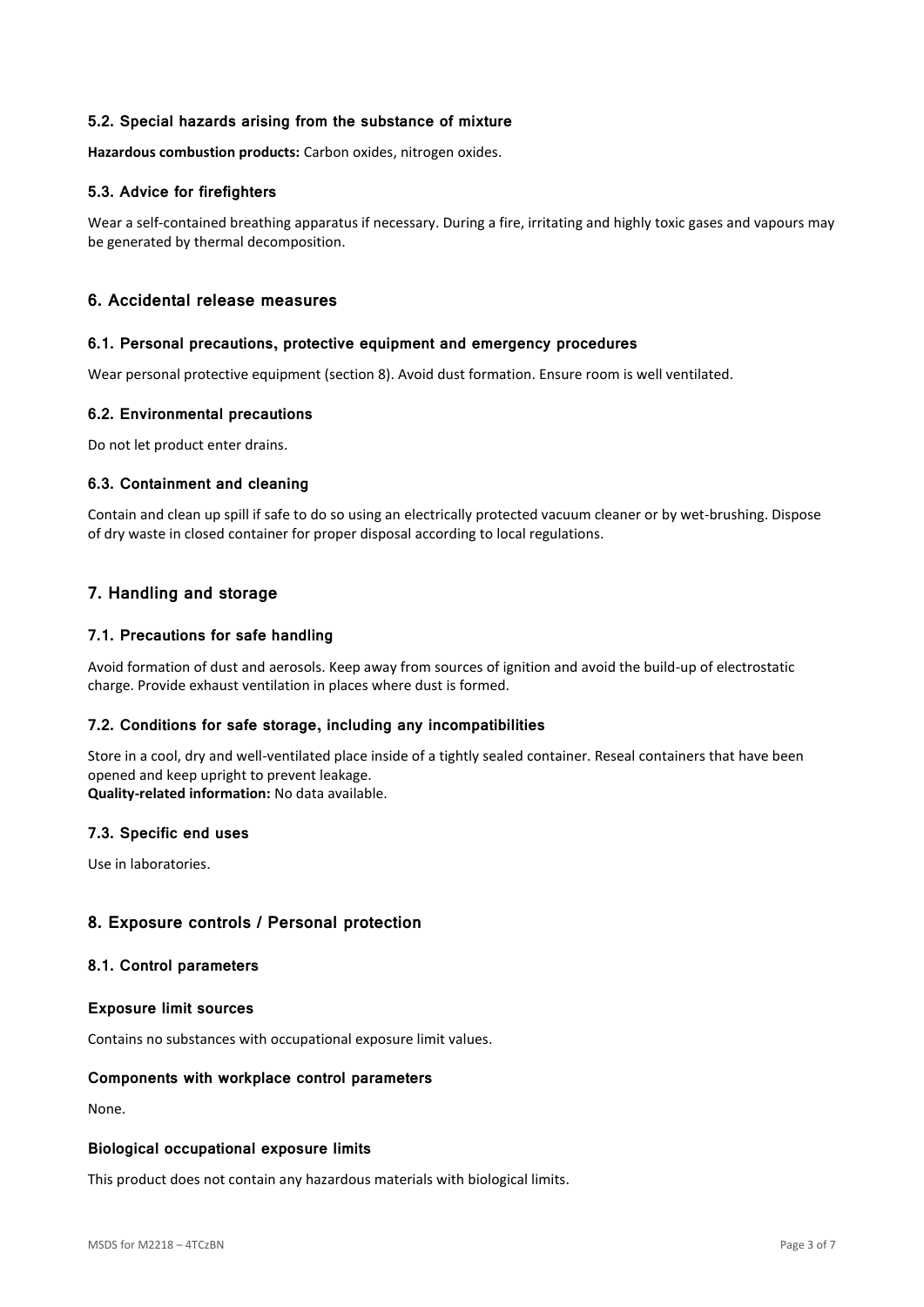## **8.2. Exposure controls**

#### **Engineering measures**

Handle in accordance with good industrial engineering/laboratory practices for hygiene and safety. Ensure eyewash stations and safety showers are close to the laboratory workstation. Ensure good general ventilation is present when handling the product.

## **Personal protective equipment**

**Eyes:** Wear safety glasses with side-shields conforming to appropriate government standards such as NOISH (US) or EN166 (EU).

**Skin**: Handle with appropriate gloves and use proper glove removal technique to avoid skin contact. Dispose of gloves in accordance with applicable laws. Wash and dry hands.

The selected protective gloves have to satisfy the specifications of EU Directive 89/686/EEC and the standard EN 374 derived from it.

**Clothing:** Wear complete suit protecting against chemicals; the type of equipment should be appropriate for the concentration and amount of dangerous substance used.

**Respirators:** Where protection from nuisance dusts is needed, use type N95 (US) or type P1 (EN 143) dust masks. Use multi-purpose combination (US) or type ABEK (EN 14387) respirator cartridges as a backup to engineering controls. Respirators should be approved under appropriate government standards such as NIOSH (US) or CEN (EU).

#### **General hygiene measures**

Wash thoroughly after handling. Wash contaminated clothing before reuse.

## **9. Physical and chemical properties**

#### **9.1. Information on basic physical and chemical properties**

| Appearance                             |   | Solid yellow powder/crystals |
|----------------------------------------|---|------------------------------|
| Odour                                  |   | No data available            |
| Odour threshold                        |   | No data available            |
| рH                                     |   | No data available            |
| Melting/freezing point                 |   | Tg = $322$ °C (lit.)         |
| Boiling point/range                    |   | No data available            |
| Flash point                            | ٠ | No data available            |
| Evaporation rate                       |   | No data available            |
| Flammability                           |   | No data available            |
| <b>Explosive limits</b>                |   | No data available            |
| Vapour pressure                        |   | No data available            |
| Vapour density                         |   | No data available            |
| Relative density                       |   | No data available            |
| Solubility(ies)                        |   | No data available            |
| Partition coefficient: n-octanol/water |   | No data available            |
| Autoignition temperature               |   | No data available            |
| Decomposition temperature              |   | No data available            |
| Viscosity                              |   | No data available            |
| <b>Explosive properties</b>            |   | No data available            |
| Oxidising properties                   |   | No data available            |

## **9.2. Other safety information**

No data available.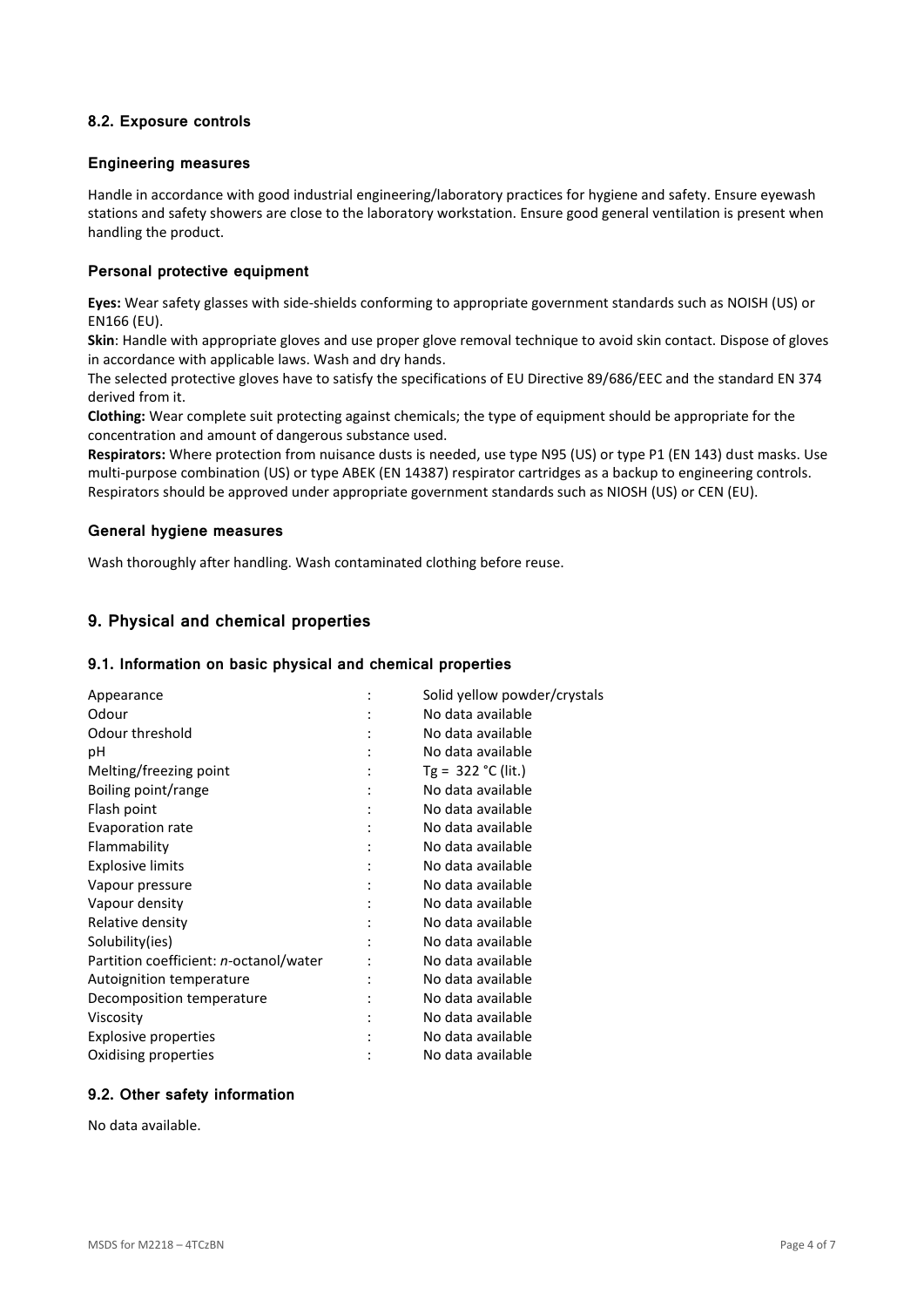# **10. Stability and reactiity**

## **10.1 Reactivity**

No data available.

## **10.2. Chemical stability**

Stable under normal temperatures and pressures under recommended storage conditions.

## **10.3. Possibility of hazardous reactions**

No data available.

## **10.4. Conditions to avoid**

No data available.

## **10.5. Incompatible materials**

Strong oxidising agents.

## **10.6. Hazardous decomposition products**

No known hazardous decomposition products.

# **11. Toxicological information**

## **11.1. Information on toxicological effects**

**Acute toxicity** No data available. **Skin corrosion/irritation** No data available. **Serious eye damage/eye irritation** No data available. **Respiratory or skin sensitization** No data available. **Germ cell mutagenicity** No data available. **Carcinogenicity** No data available. **Reproductive toxicity** No data available. **Specific target organ toxicity - single exposure** No data available. **Specific target organ toxicity - repeated exposure** No data available. **Aspiration hazard** No data available. **Routes of exposure** Eye contact, ingestion, inhalation, skin contact. **Signs and Symptoms of Exposure** Skin: inflammation (redness, swelling, itching and pain). Eyes: inflammation, tearing, impaired vision and pain. Inhalation: cough, nose and throat pain.

To the best of our knowledge, the chemical, physical, and toxicological properties have not been thoroughly investigated.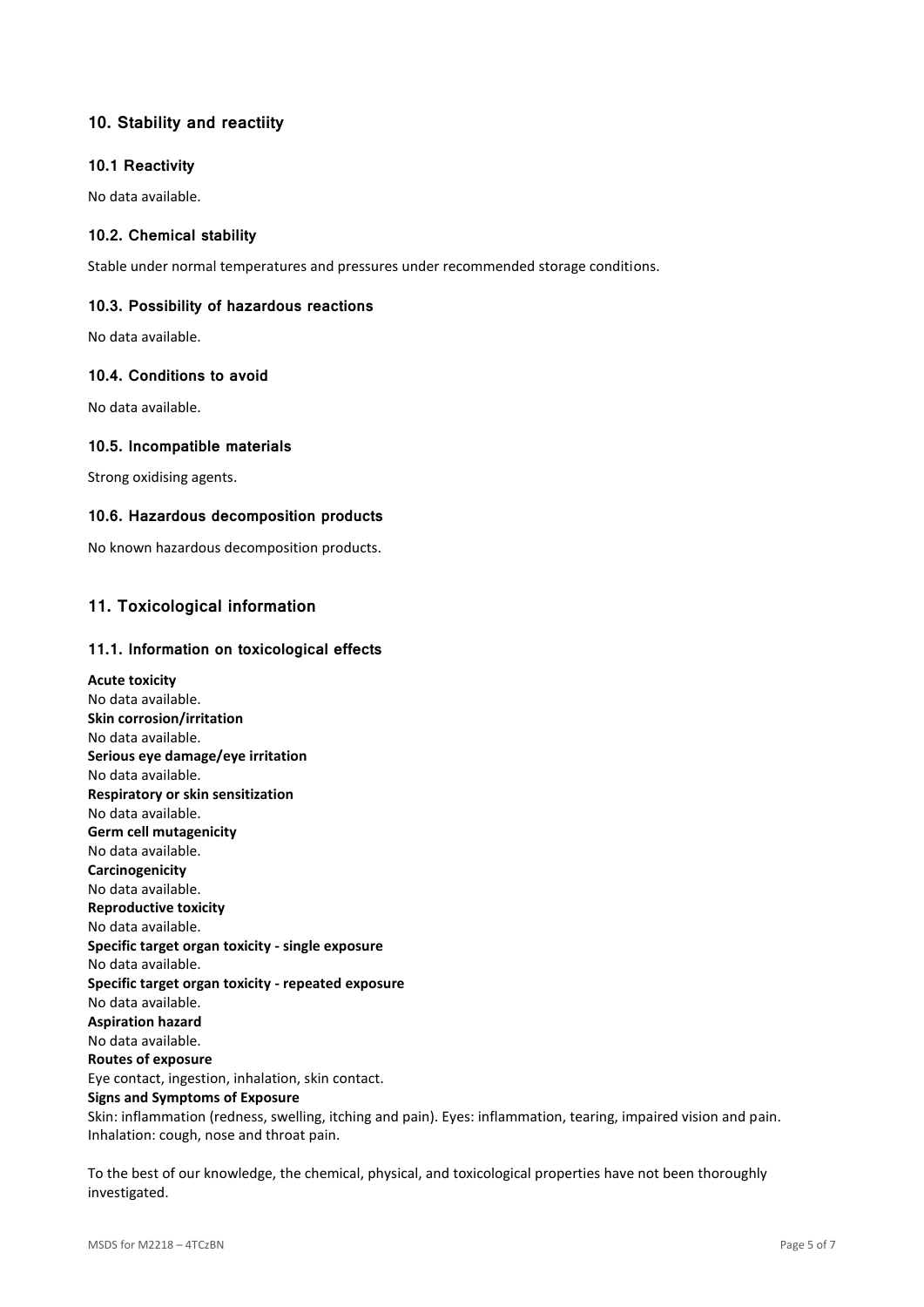# **12. Ecological information**

## **12.1. Toxicity**

No data available.

## **12.2. Persistence and degradability**

No data available.

## **12.3. Bioaccumulative potential**

No data available.

## **12.4. Mobility in soil**

No data available.

## **12.5. Results of PBT and vPvB assessment**

PBT/vPvB assessment not available as chemical safety assessment not required/not conducted.

## **12.6. Other adverse effects**

No data available.

## **13. Disposal**

## **13.1. Waste treatment methods**

#### **Product**

Burn in a chemical incinerator equipped with an afterburner and scrubber. Observe all federal, state and local environmental regulations and directives on waste and hazardous waste. Offer surplus material to a licensed professional waste disposal professional.

## **Contaminated packaging**

Dispose of as unused product.

## **14. Transport**

Non-hazardous for road, air and sea transport.

**IATA:** Not regulated as a hazardous material. **IMO:** Not regulated as a hazardous material. **RID/ADR:** Not regulated as a hazardous material.

## **15. Regulatory information**

This safety datasheet complies with the requirements of Regulation (EC) No. 1907/2006, the Registration, Evaluation, Authorisation and Restriction of Chemicals (REACH).

## **15.1 Safety, health and environmental regulations/legislation specific for the substance or mixture**

No data available.

## **15.2 Chemical safety assessment**

No chemical safety report/assessment was carried out for this product.